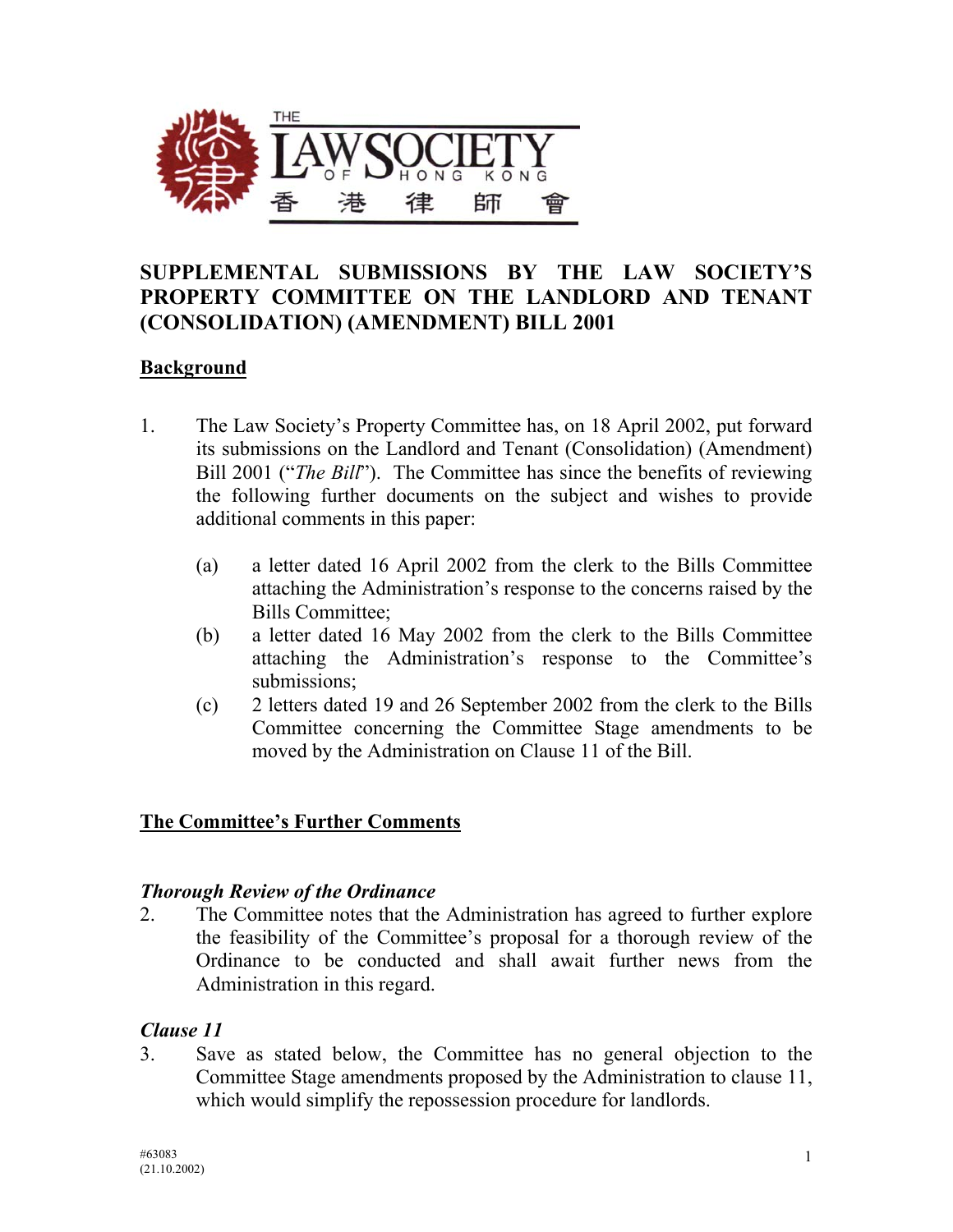- 4. The Committee suggests that the words "*unnecessary annoyance, inconvenience or disturbance* " in the newly proposed section 117(3)(c) of the Landlord and Tenant (Consolidation) Ordinance ("*the Ordinance*") should be replaced by "*nuisance*"
- 5. The Committee also supports the Administration's view that the new section 117(3)(d) of the Ordinance currently proposed under the Committee Stage amendments should be maintained rather than to imply a forfeiture clause for Unauthorized Building Works.

## *Clauses 12 and 13*

6. The Committee remains of the view that the period of "*not more than 3 nor less than 2 months*" affords sufficient time for the landlord and tenant to negotiate for renewal of the tenancy before going to the Lands Tribunal. The tenancy terms in Hong Kong are usually of relatively short duration (e.g. 6 months, 1 year or at most 2 years, with usual "*early termination*" provisions). Events move very quickly for tenancy matters because of the volatility of the market and should be reflected in the legal process for practical purposes.

## *Clause 16(c)*

7. The Committee also remains of the view that courts should not be given the discretion to entertain applications not adhering to the statutory time limits. Tenancy is a very pragmatic area of law. Landlords and tenants are fully aware of their rights and desires, and should proceed diligently with their negotiations. Giving the Lands Tribunal discretion to extend time will invariably result in unwarranted delay in settling matters, and is not conducive to expeditious application of the law. The legal process may also be blamed as being obstructive to such simple matters as deciding on the amount of rent.

## *Clause 17*

- 8. The Committee reiterates its previous view that for the sake of consistency and clarity, amendments should be made to state clearly that failure to state a ground of opposition will not invalidate form CR101, otherwise the Tenant may be misled into thinking otherwise.
- 9. The proposed amendment to section 119E(1) of the Ordinance is to introduce flexibility so that a landlord may rely on such other grounds at the hearing for renewal, which are not stated in CR101, without ruining the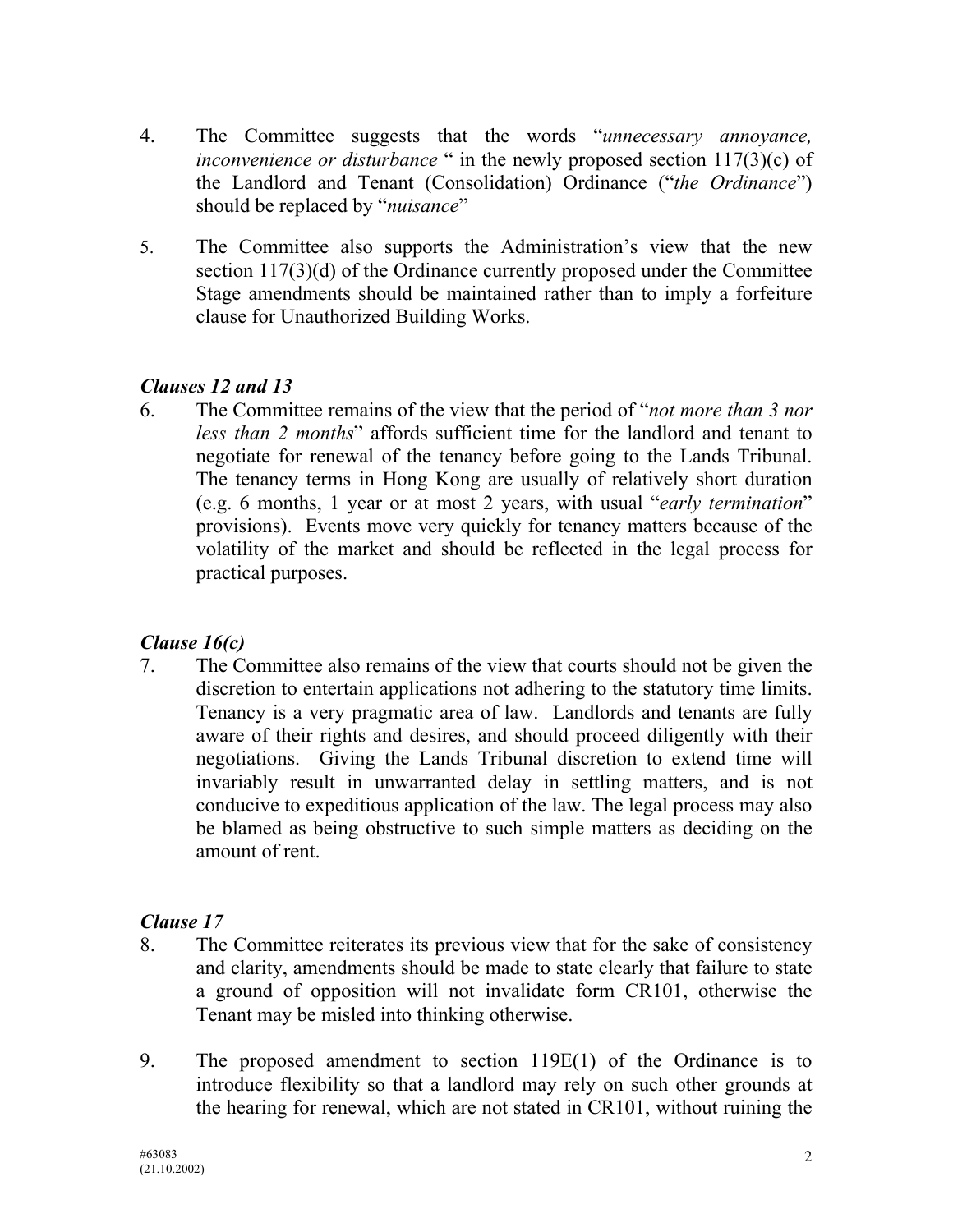validity of the CR101. However, the requirement in section 119(5) would still at least ask for a ground to be stated before the CR101 is considered to be valid. It seems, as in the Committee's previous comments, irreconcilable in that the amendment gives flexibility in section 119E(1) while unintentionally restricts its flexibility by the stringent requirement in section 119(5).

- 10. The Committee has suggested to the Administration that section 119(5) should be amended to "*put the matter beyond doubt that failure to state a ground of opposition in the event of electing opposition to a new tenancy would not invalidate the notice*". The Administration remains of the view that a ground must at least be stated in CR101. It is really doubtful if the existing amendment, as preferred to by the Administration, could really enhance the flexibility, namely to facilitate the repossession of the landlords who should not be burdened with unnecessary pitfalls.
- 11. The Committee's concern becomes acute in view of a Court of Appeal case, *Abdoolally Ebrahim & Co., (HK) Ltd v. Formalex Ltd* [2001] 1 HKC 548. The case held that for a landlord to rely on the ground in section 119E(1)(d), namely, "…*the tenant has caused unnecessary annoyance, inconvenience or disturbance to the landlord or to any other person*", the landlord must note that "*no ground shall be established under this paragraph unless the Tribunal is satisfied that the annoyance, inconvenience or disturbance had continued after a warning in writing has been served by the landlord on the tenant causing the same"*.
- 12. This Court of Appeal case is clear authority that there is pre-requisite to be met by a landlord before the above ground on "*annoyance, inconvenience or disturbance*" can be invoked for opposition, the pre-requisite being the previous written warning by the landlord.
- 13. As such, unless each of the grounds given by the legislation for opposition is also carefully scrutinized to remove such pre-requisites, the amendment to section 119E purportedly allowing the change of grounds for the landlord may not be useful at all. For instance, if a landlord states his ground of opposition as "*self-use*" in CR101 while he sees fit to change his ground to "*annoyance*" at the hearing, despite that the amendment may now allow the landlord to do so, in fact, he would still not be able to avail himself of such ground if he did not previously give any written warning to his tenant in respect of the annoyance.
- 14. To require a landlord to state a ground while a change is allowed anytime later in the hearing does not, in the Committee's view, do any good to the